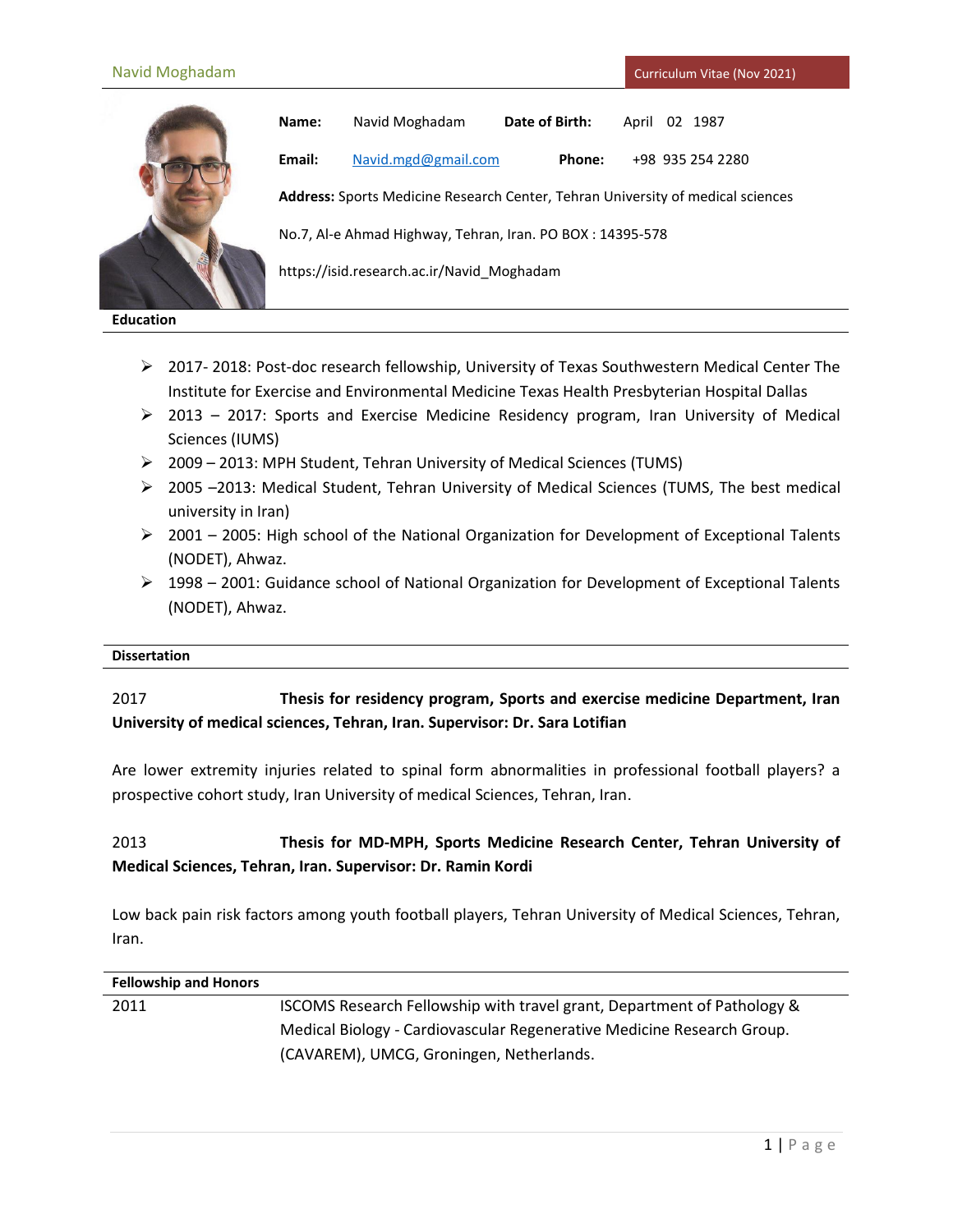| 2005 | Ranked 149th in the nationwide university entrance examination (among about |
|------|-----------------------------------------------------------------------------|
|      | 0.5 million participants)                                                   |

| <b>Research Experiences</b>                                    |                                                                                                                                                                                                                                |
|----------------------------------------------------------------|--------------------------------------------------------------------------------------------------------------------------------------------------------------------------------------------------------------------------------|
| 2018-now                                                       | Spine Research group, Sports Medicine Research Center, Tehran University of<br>Medical Sciences, Tehran, Iran. Position: Research assistant professor                                                                          |
|                                                                | $\blacktriangleright$                                                                                                                                                                                                          |
|                                                                | Leading, Designing, conducting, analyzing, and reporting series of<br>prospective cohort, systematic analysis, and clinical trials about the spinal                                                                            |
|                                                                | pains, minimal invasive interventions and community-based interventions                                                                                                                                                        |
|                                                                | targeting spinal pains                                                                                                                                                                                                         |
|                                                                | $\blacktriangleright$<br>Resulting in major national studies (sample size: 30,000 and 10,000                                                                                                                                   |
|                                                                | persons) and clinical studies                                                                                                                                                                                                  |
|                                                                |                                                                                                                                                                                                                                |
| 2017-2018                                                      | University of Texas Southwestern Medical Center, The Institute for Exercise<br>and Environmental Medicine Texas Health Presbyterian Hospital, Dallas, TX.<br>Position: Post-doc research fellow, Mentor: Benjamin Levine, M.D. |
|                                                                |                                                                                                                                                                                                                                |
|                                                                | Intracranial pressure responses to lower body negative pressure                                                                                                                                                                |
| $\blacktriangleright$                                          | it is a part of an extensive research on using lower body negative pressure to                                                                                                                                                 |
|                                                                | reduce intracranial pressure among astronauts to prevent visual symptoms<br>due to sustained elevated intracranial pressure.                                                                                                   |
| $\blacktriangleright$                                          | involved in designing and on-earth testing of lower body negative pressure                                                                                                                                                     |
|                                                                | device among traumatic brain injury patients                                                                                                                                                                                   |
|                                                                | Hyperbaric Oxygen Therapy for return to play of injured athletes                                                                                                                                                               |
| ➤                                                              | Designed and developed a research protocol of randomized clinical trial                                                                                                                                                        |
| ⋗                                                              | Resulted in a review paper                                                                                                                                                                                                     |
| 2015-present                                                   | Iran Football Medical Assessment and Rehabilitation Center, Tehran, Iran.                                                                                                                                                      |
|                                                                | Position: secretory of scientific board, research coordinator                                                                                                                                                                  |
| Prospective cohort studies among professional football players |                                                                                                                                                                                                                                |
| ➤                                                              | Designed, conducted, analyzed and reported series of prospective cohort and                                                                                                                                                    |
|                                                                | nested cross-sectional studies to evaluate risk factors of sports injuries among<br>professional football players.                                                                                                             |
|                                                                |                                                                                                                                                                                                                                |

Worked with physical assessment research tools (Isokinetic, CPET, etc.)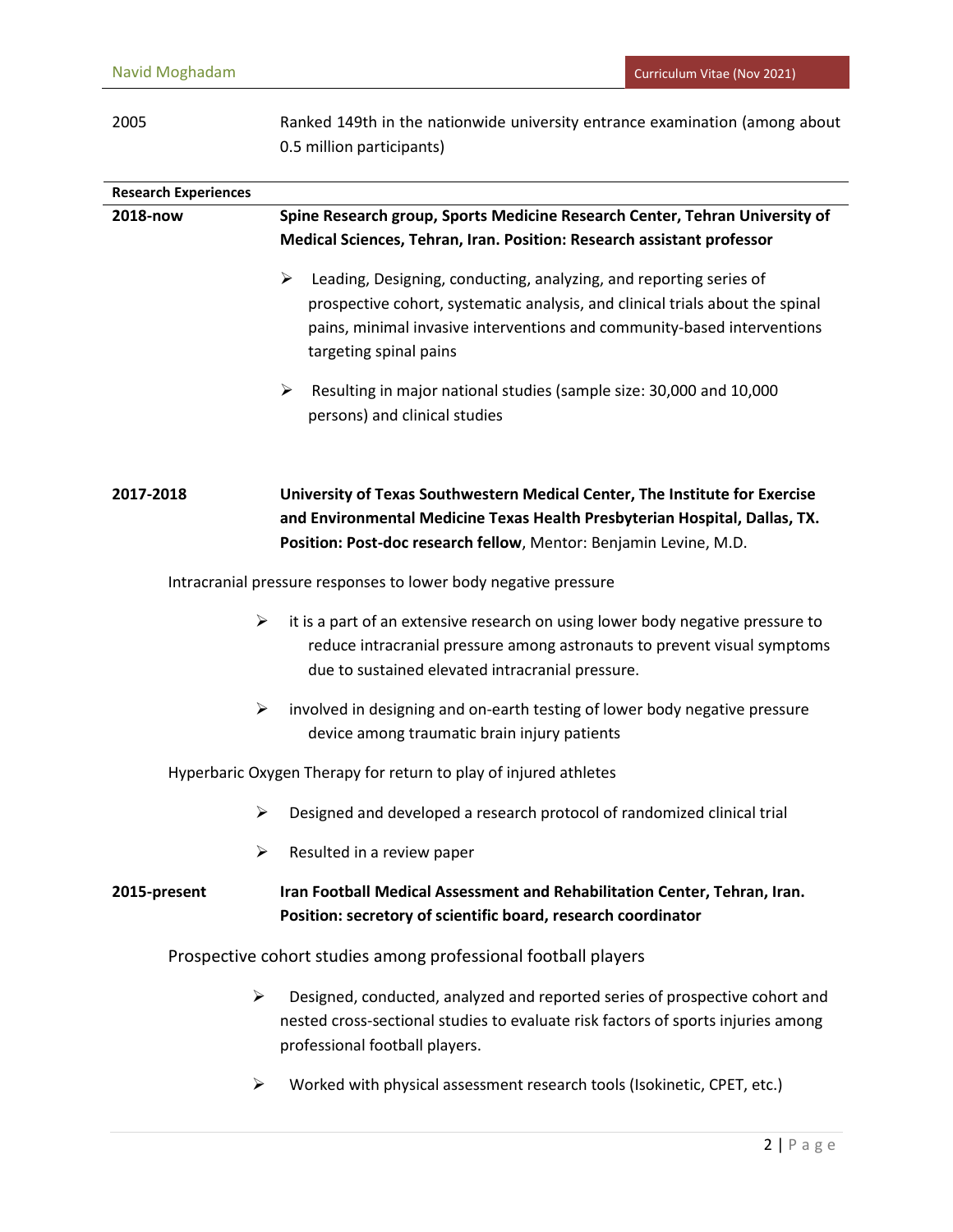Resulted in one Dissertation and 3 manuscripts submitted *(one published)*

Doping among professional football players

- $\triangleright$  Reported a case of complicated result of a doping which involved discussion regarding the biochemistry of doping.
- $\triangleright$  Resulted in a published paper.

# **2014-2017 Spine Research group, Sport Medicine Research Center, Tehran University of Medical Sciences, Tehran, Iran. Position: research fellow**

Ultrasound Imaging of Paravertebral Muscles in Spinal Pain

- $\triangleright$  Conducted, analyzed and reported studies on cross sectional area of paravertebral muscles in groups with and without spinal pain.
- $\triangleright$  Experienced with ultrasonography as a research tool for assessing cross sectional area of muscles.
- $\triangleright$  Resulted in one Dissertation, an abstract presentation in Iranian Association of sports and exercise medicine congress, and a published paper in *PM&R* journal.

Study of sports medicine training course and curriculum

- $\triangleright$  Studied the curriculum of sports and exercise medicine training among medical students and residents of Iran.
- Resulted in 2 published papers in *Medical education online* and *Asian journal of sports medicine*

**2011 Department of Pathology & Medical Biology - Cardiovascular Regenerative Medicine Research Group. (CAVAREM), UMCG, Groningen, Netherlands.. Position: student research fellow**

Effect of high glucose level on Endothelial to mesenchymal transition (EMT)

- $\triangleright$  Conducted, analyzed and reported a laboratory based study on the effect of high level glucose (Diabetes like environment) on the transition of endothelial cells to mesenchymal cells as a basis of arthrosclerosis.
- $\triangleright$  Used gRT-PCR and Immunofluorescence staining for assessing cell transformations.
- $\triangleright$  Resulted in abstract presentation in the end of research fellowship.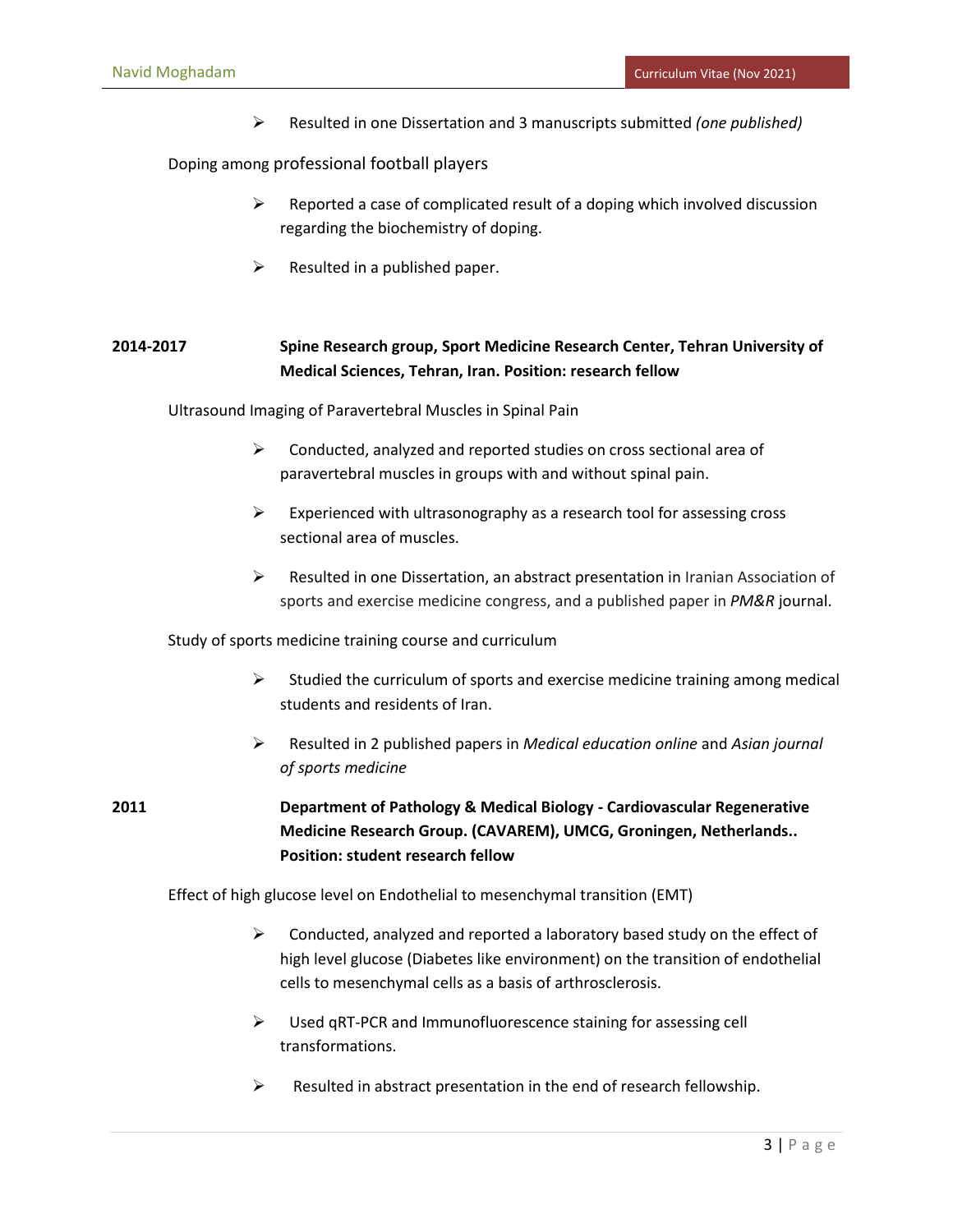# **2010 Department of Pharmacology, Tehran University of Medical Sciences, Tehran, Iran, position: junior researcher**

Retinal ganglion cells and Ischemia/reperfusion: can lithium reserve them in rats?

- $\triangleright$  Responsible for animal recruitment/retention and helping in inducing ischemia procedure and specimen processing.
- Resulted in abstract presentation *18th International Student Congress of Medical Sciences (ISCOMS), UMCG, Groningen, Netherlands.*

| <b>Professional Experiences</b> |                                                                                |
|---------------------------------|--------------------------------------------------------------------------------|
| 2021-present                    | Manager of the IT department, Emam Khomeini Hospital complex (1000 beds        |
|                                 | general hospital), Tehran University of Medical Sciences, Tehran, Iran.        |
|                                 |                                                                                |
| 2019-present                    | Coordinator of virtual education, international campus, Tehran University of   |
|                                 | Medical Sciences, Tehran, Iran.                                                |
|                                 |                                                                                |
| 2019-present                    | Funding member and coordinator of YAS hospital Spine group (multidisciplinary  |
|                                 | center for Spine, including Orthopedics, Neurosurgery, Sports Medicine and     |
|                                 | Physical Therapy)                                                              |
|                                 |                                                                                |
| 2015-present                    | Founder and member of "Tabibam Kojaie" startup, a virtual family physician     |
|                                 | platform.                                                                      |
| 2014-present                    | Founder and member of Editorial board of Medvoice.ir (health policy watchdog   |
|                                 | for iran)                                                                      |
|                                 |                                                                                |
| 2014-present                    | Secretory of Medical and Scientific Board of Iran Football Medical Assessment  |
|                                 | and Rehabilitation Center, Tehran, Iran. (an accredited FIFA medical center of |
|                                 | Excellence)                                                                    |
|                                 |                                                                                |
| 2010-2011                       | Medical consultant of Salamatiran.com, a health promotion web-site in Iran     |
| 2008-2013                       | Member of the executive committee, student research Group, Sport Medicine      |
|                                 |                                                                                |
|                                 | Research Center, Tehran University of Medical Sciences                         |
| 2007-2008                       | Student research Pioneer team of Sport Medicine Research Center, Tehran        |
|                                 | <b>University of Medical Sciences</b>                                          |
|                                 |                                                                                |
| <b>Publications/Abstracts</b>   |                                                                                |

**Publications:**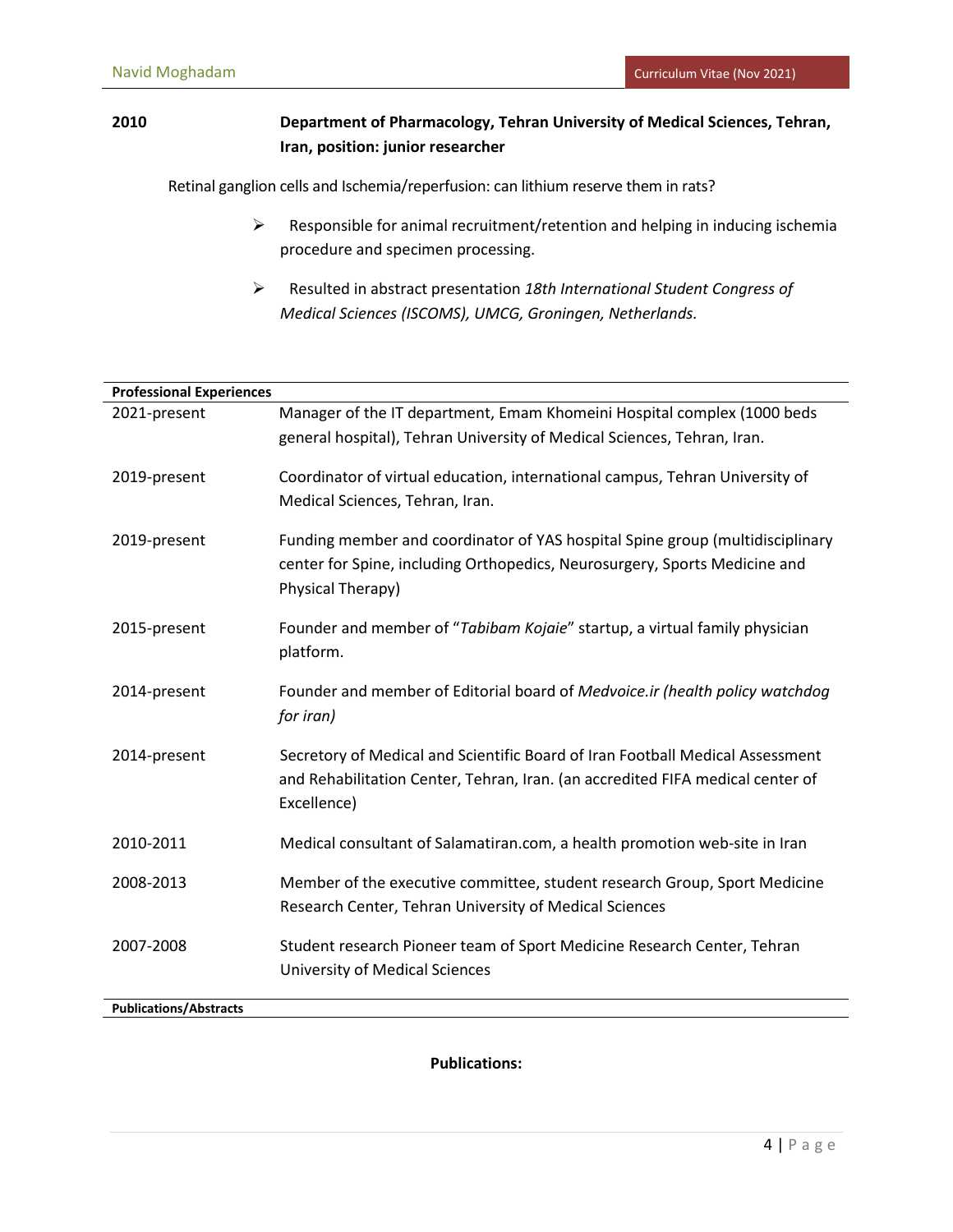| 2021 | Hassanmirzaei B, Fahimipour F, Haratian Z, Moghadam N. The Association of Visual<br>Impairments of Elite Soccer Players with Concussion and Sports Injuries: A Prospective<br>Cohort Study. Asian Journal of Sports Medicine. 2021 Dec 31(In Press).                                                                                                                                   |
|------|----------------------------------------------------------------------------------------------------------------------------------------------------------------------------------------------------------------------------------------------------------------------------------------------------------------------------------------------------------------------------------------|
| 2021 | Esmaeilpoor A, Mohebbi SZ, Moghadam N, Ahmadian M, Razeghi S, Khami MR. Self-<br>reported experience of orofacial injury, preventive practice, and knowledge of Iranian<br>adolescent martial art athletes towards sports-related orofacial injuries. BMC Sports<br>Science, Medicine and Rehabilitation. 2021 Dec;13(1):1-9.                                                          |
| 2021 | Rostami M, Moghadam N, Obeid I, Jouibari MF, Zarei M, Moosavi M, Khoshnevisan A,<br>Farahbakhsh F, Moosaie F, Ehteshami S, Borghei A. The Impact of Single-Level Anterior<br>Cervical Discectomy and Fusion on Cervical Sagittal Parameters and Its Correlation With<br>Pain and Functional Outcome of Patients With Neck Pain. International Journal of Spine<br>Surgery. 2021 Oct 8. |
| 2021 | Hassanmirzaei B, Haratian Z, Amiri AA, Amiri AA, Moghadam N. SARS-CoV-2 serological<br>assay and viral testing: a report of professional football setting. Postgraduate Medical<br>Journal. 2021 Apr 30.                                                                                                                                                                               |
| 2021 | Safar Cherati A, Khalifeh Soltani S, Moghadam N, Hassanmirzaei B, Haratian Z, Khalifeh<br>Soltani S, Rezaei M. Is there a relationship between lower-extremity injuries and foot<br>postures in professional football players? A prospective cohort study. Science and<br>Medicine in Football. 2021 Apr 18:1-1.                                                                       |
| 2020 | Moghadam N, Hieda M, Ramey LI, Levine BD, Guilliod R. Hyperbaric Oxygen Therapy in<br>Sports Musculoskeletal Injuries. Medicine and Science in Sports and Exercise. 2019 Dec<br>23.                                                                                                                                                                                                    |
| 2019 | Moghadam N, Ghaffari MS, Noormohammadpour P, Rostami M, Zarei M, Moosavi M,<br>Kordi R. Comparison of the recruitment of transverse abdominis through drawing-in and<br>bracing in different core stability training positions. Journal of Exercise Rehabilitation.<br>2019 Dec;15(6):819.                                                                                             |
| 2019 | Jouibari MF, Le Huec JC, Hameghavandi MH, Moghadam N, Farahbakhsh F, Khadivi M,<br>Rostami M, Kordi R. Comparison of cervical sagittal parameters among patients with<br>neck pain and healthy controls: a comparative cross-sectional study. European Spine<br>Journal. 2019 Oct 1;28(10):2319-24.                                                                                    |
| 2019 | Noormohammadpour P, Mirzaei S, Moghadam N, Mansournia MA, Kordi R. Comparison<br>of lateral abdominal muscle thickness in young male soccer players with and without<br>low back pain. International journal of sports physical therapy. 2019 Apr;14(2):273.                                                                                                                           |
| 2018 | Dadgostar H, Fahimi Pour F, Pahlevan Sabagh A, Moghadam N, Movasseghi S.<br>Association of supraspinatus tendon thickness with clinical examination and quality of                                                                                                                                                                                                                     |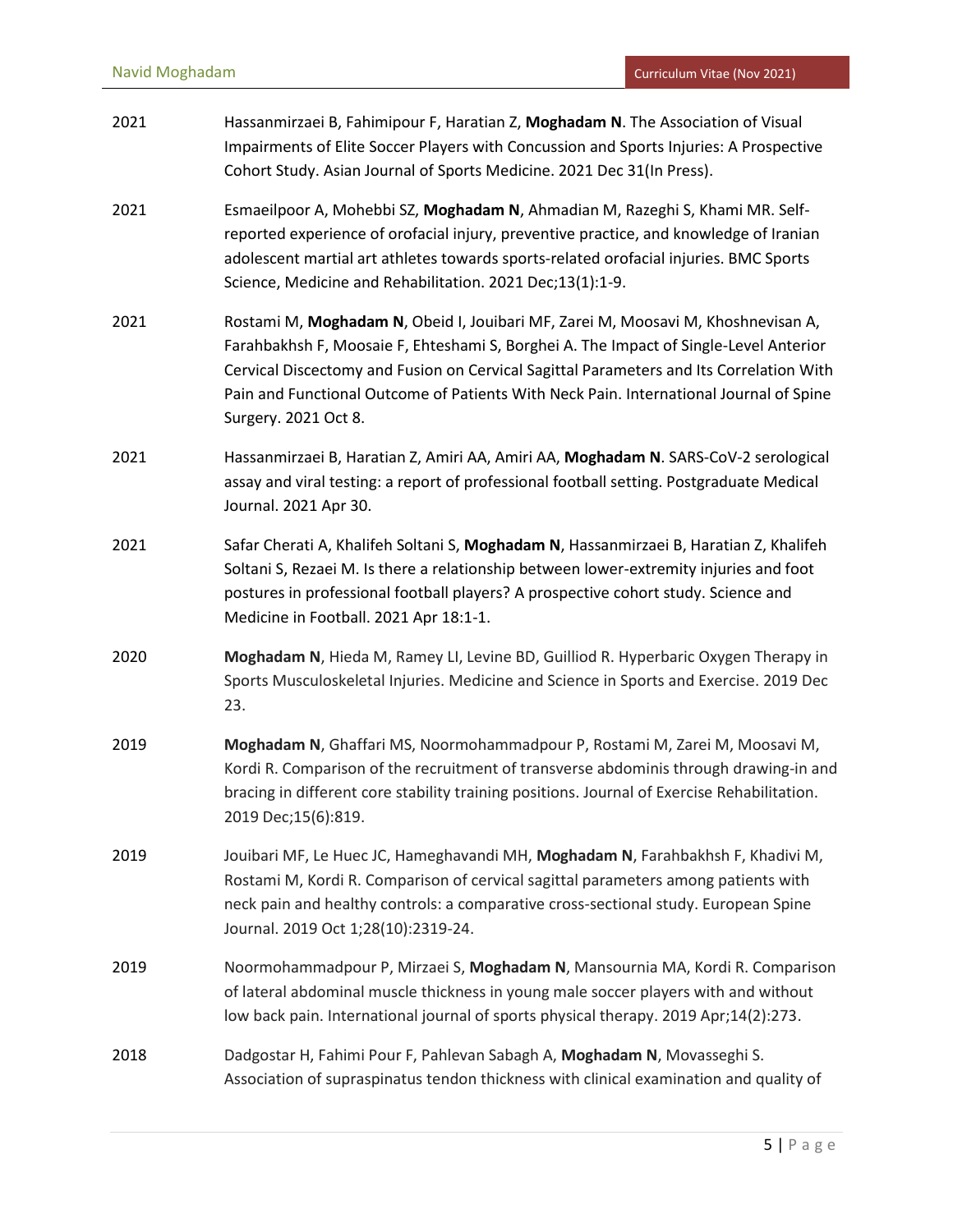shoulder function and MRI in patients with partial tear of supraspinatus tendon. Razi Journal of Medical Sciences. 2019;25(11):13-22.

- 2017 Hassanmirzaie B, Khalifeh Soltani S, Haratian Z, **Moghadam N.** A web-based supportive psychotherapy to prevent posttraumatic stress disorder: A cross-sectional study on the Iranian national under-14 girls' football team after Nepal earthquake in 2015. Asian journal of sports medicine 8 (4).
- 2017 Noormohammadpour P, **Moghadam N**. Sports and Exercise Courses for Medical Students, Time for Propagation. Asian Journal of Sports Medicine. 2018 Dec 1;9(4). **(Corresponding author)**
- 2017 Hassanmirzaie B, Haratian Z, **Moghadam N,** Ashraf-Ganjouei A. Baseline Properties of the Sport Concussion Assessment Tool 3 (SCAT3) in Iranian Professional League Football Players. Asian journal of sports medicine 8 (4), e58076-e58076.
- 2017 Lotfian S, **Moghadam N**, Hassanmirzaie B, Khalifeh Soltani S. Are lower extremity injuries related to spinal form abnormalities in professional football players? a prospective cohort study. Asian Journal of Sports Medicine 8 (4). **(Corresponding author)**
- 2017 Tavana B, Noormohammadpour P, Mirzaei S, **Moghaddam N**, Mansournia MA, Yunesian M, et al. P-18: Comparison of Lateral Abdominal Muscle Thickness in Young Male Soccer Players With and Without Low Back Pain. Spor Hekimligi Dergisi/Turkish Journal of Sports Medicine. 2017;52.
- 2016 **Moghadam N**, Farahbakhsh F. Training time frame, a possible key to literature discrepancy on fasting athletes. Journal of the International Society of Sports Nutrition. 2016 Nov 24;13(1):42. **(Corresponding author)**
- 2016 Kordi R, Moghadam N. A Decade of Sports and Exercise Medicine Specialty Program in Iran, Achievements and Challenges. Asian Journal of Sports Medicine. 2016 Sep;7(4). **(Corresponding author)**
- 2016 Noormohammadpour P, Dehghani-Firouzabadi A, Mansournia MA, Mohseni-Bandpei MA, **Moghaddam N**, Miri M, Kordi R. Comparison of the Cross-Sectional Area of Longus Colli Muscle Between Patients With Cervical Radicular Pain and Healthy Controls. PM&R. 2016 Jun 23.
- 2015 Seif-Barghi T, **Moghadam N**, Kobarfard F. Morphine/codeine ratio, a key in investigating a case of doping. Asian journal of sports medicine. 2015 Dec;6(4). **(Corresponding author)**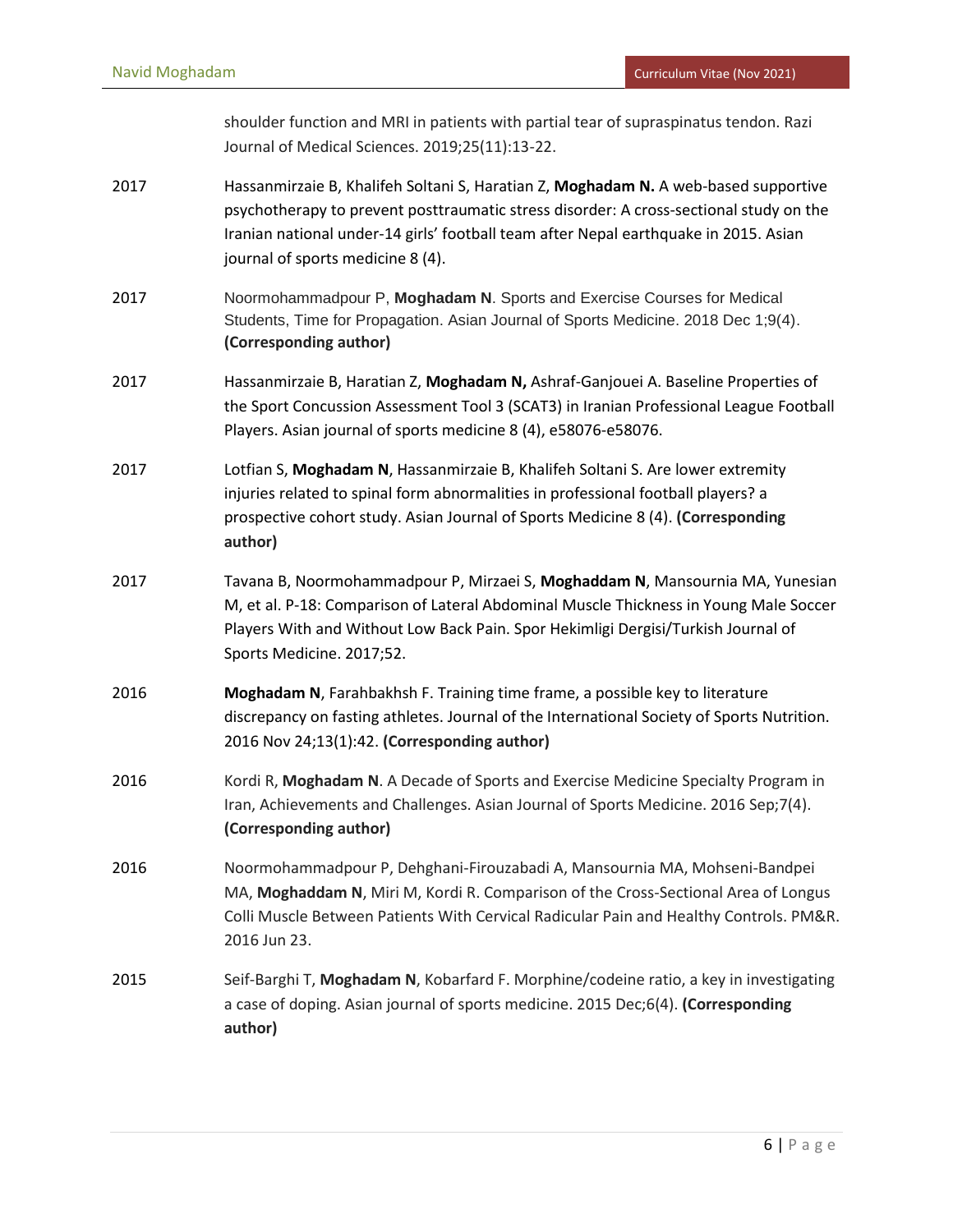| 2011 | Kordi R, Moghadam N, Rostami M. Sports and exercise medicine in undergraduate           |
|------|-----------------------------------------------------------------------------------------|
|      | medical curricula in developing countries: a long path ahead. Medical education online. |
|      | 2011 Feb 15:16.                                                                         |

## **Books:**

- 2016 Kordi R, Moghadam N, Farahbakhsh F. "Mosht-o-Mal" Persian Massage. Tehran: Teimurzade-novin; 2016, ISBN: 978-600-8010-28-9
- 2009 Persian Translated book of PART 13:Disorders of the Gastrointestinal System, *Harrison's Principles of Internal Medicine, 17e*, ISBN: 978-964-987-102-8

## **Abstracts:**

## Groningen, Netherlands *15th International Student Congress of Medical Sciences (International)*

2008, Jun *Rostami M*, Fatemi Behbahani SA,**Moghaddam N**,Valiolahpoor Amiri A, Hatami Kahkesh S. Evaluation of The Prevalence of Esophageal Motility Disorders in Patients with non Cardiac Chest Pain. (Poster Presentation)

## Groningen, Netherlands *18th International Student Congress of Medical Sciences (International)*

2011,Jun A.R.Dehpour,M.Riazi-Esfahan,R.Mahbod,**N.Moghaddam**,H.Z-Mehrjardi Retinal ganglion cells and Ischemia/reperfusion: can lithium reserve them in rats?

| <b>Educational Courses</b> |                                                                                                                               |
|----------------------------|-------------------------------------------------------------------------------------------------------------------------------|
| 2011                       | ISCOMS Research Fellowship, Stem Cell & Tissue Engineering Research Group,                                                    |
|                            | Medical Biology Section, Department of Pathology & Laboratory Medicine,                                                       |
|                            | UMCG, Groningen, Netherlands                                                                                                  |
| 2006                       | Certificate, Evidence Based Medicine (EBM) workshop, Students' Scientific                                                     |
|                            | Research Centre, Tehran University of Medical Sciences, Tehran, Iran                                                          |
| 2006                       | Certificate, Scientific Writing workshop, Students' Scientific Research Centre,                                               |
|                            | Tehran University of Medical Sciences, Tehran, Iran                                                                           |
| 2005                       | Certificate, Biostatics workshop, Cancer association, Students' Scientific                                                    |
|                            | Research Centre, Tehran University of Medical Sciences, Tehran, Iran                                                          |
| 2005                       | Certificate, Advanced research methodology, Vice-chancellor for Research,                                                     |
|                            | Tehran University of Medical Sciences, Tehran, Iran                                                                           |
|                            |                                                                                                                               |
| 2005                       | Certificate, Basic research methodology, Vice-chancellor for Research, Tehran<br>University of Medical Sciences, Tehran, Iran |
|                            |                                                                                                                               |